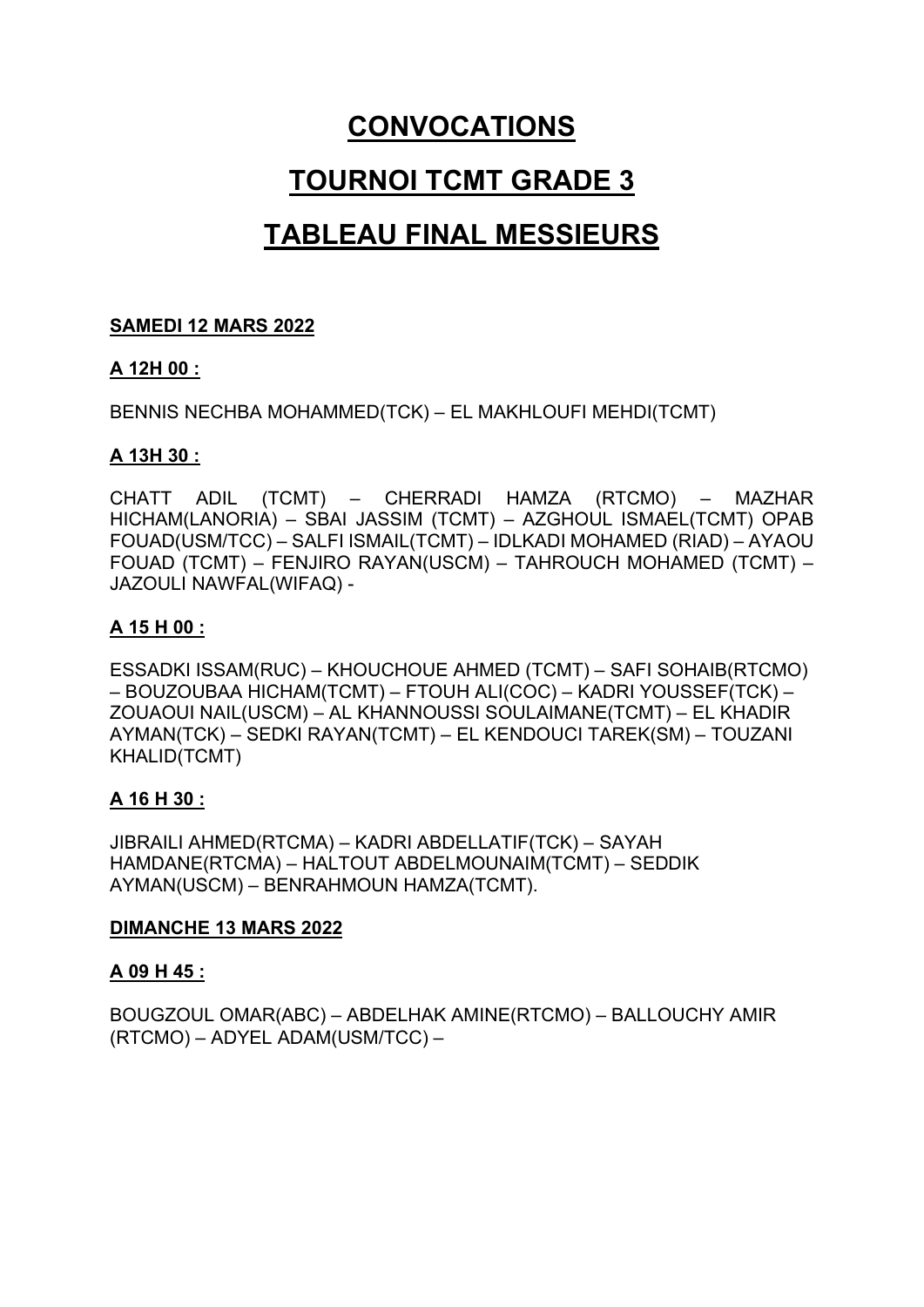#### CONVOCATIONS

## TABLEAU FINAL MESSIEURS (SUITE)

#### DIMANCHE 13 MARS 2022

#### A 11 H 00 :

GUELZIM SOUFIANE(WIFAQ) – MAHBOUB REDA(COC) – ZEBBAKH OUSSAMA(TCMT) – KASSI ZOUHAIR(SM) – BENMIRA MUSTAPHA(TCMT) – SOUHAIL MEHDI (COC).

#### A 12 H 15 :

SALAHEDDINE GHALI(USN/TCC) – ESGHIR YASSINE(SM) – SEKKAT KARIM (USM/TCC) – BENCHEKROUN MOHAMED(COC) – SOLTANI MOHSSINE(RIAD) – TAHIRI AYMANE(OCC).

#### ORDRE DES LUCKY LOSERS :

- 1- MANSOUR ANAS(OCC)
- 2- LAHDADI AMIR(USCM)
- 3- BENAMMAR ADIL(TCMT)
- 4- RAHMOUNI EL IDRISSI HASSAN(KAHRAMA)
- 5- ATLATI ABDELMOUMEN(TCMT)
- 6- AL AZARA ADNANE(TCMT)
- 7- AKNINE MAHMOUD(TCMT)
- 8- EL MAKHLOUFI JAD(TCMT)
- 9- BENKADDOUR YASSIR(TCMT)
- 10- RAFIK OTHMANE(TCMT)
- 11- ABOUHARB ANOUAR(TCMT)
- 12- LAOUBI CHAOUKI(LANORIA)
- 13- IDDER KARIM
- 14- HAIDARA OMAR JAAFAR (KAHRAMA).
- 15- EL YASSINI IMAD (TCMT)
- 16-CHEFIR ADNANE